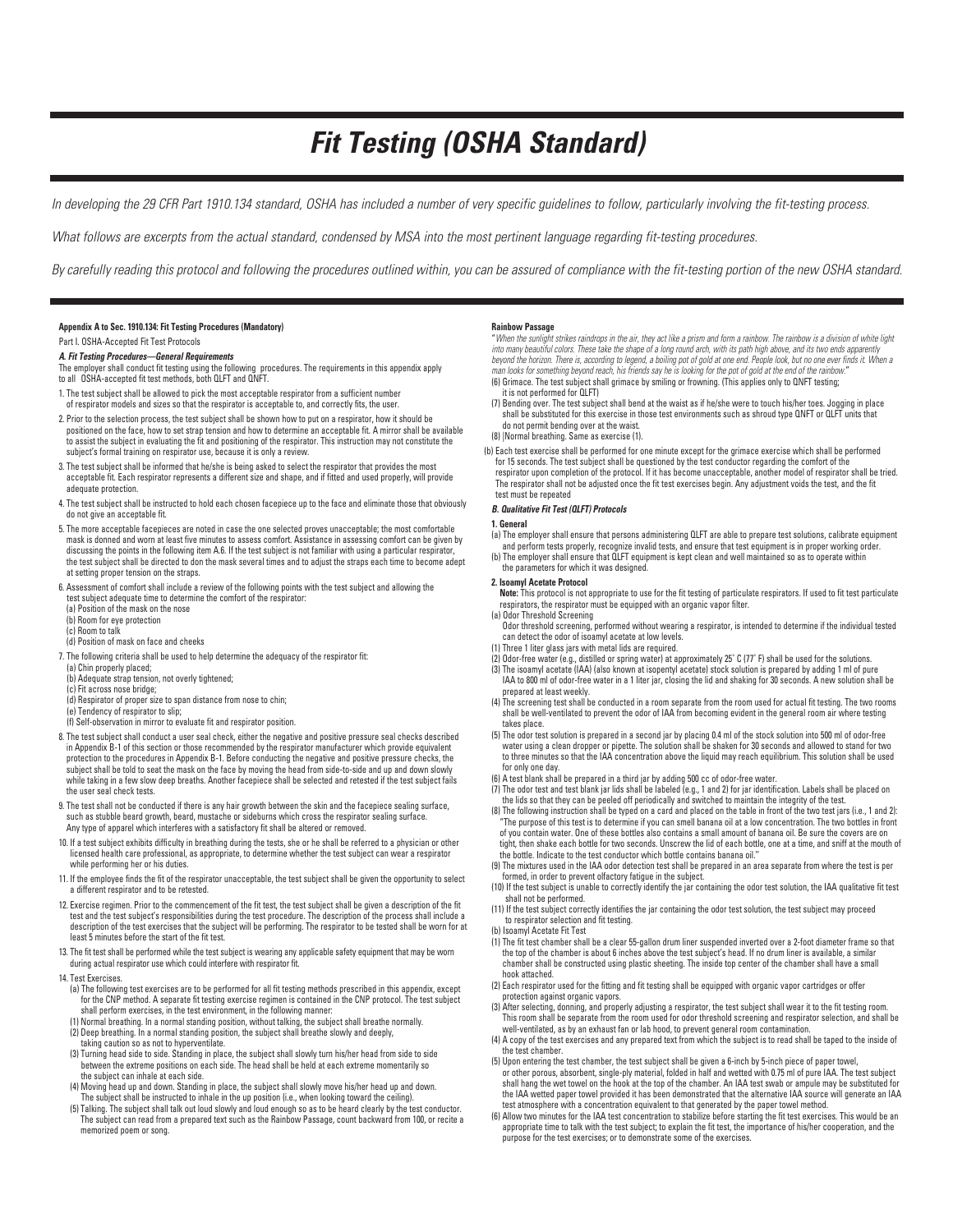- (7) If at any time during the test, the subject detects the banana-like odor of IAA, the test is failed. The subject shall quickly exit from the test chamber and leave the test area to avoid olfactory fatigue.
- (8) If the test is failed, the subject shall return to the selection room and remove the respirator. The test subject shall repeat the odor sensitivity test, select and put on another respirator, return to the test area and again begin the fit<br>test procedure described in (b) (1) through (7) above. The process continues until a respirator that f been found. Should the odor sensitivity test be failed, the subject shall wait at least 5 minutes before retesting. Odor sensitivity will usually have returned by this time.
- (9) If the subject passes the test, the efficiency of the test procedure shall be demonstrated by having the subject break the respirator face seal and take a breath before exiting the chamber.
- (10) When the test subject leaves the chamber, the subject shall remove the saturated towel and return it to the person conducting the test, so that there is no significant IAA concentration buildup in the chamber during subsequent tests. The used towels shall be kept in a self-sealing plastic bag to keep the test area from being contaminated.

#### **3. Saccharin Solution Aerosol Protocol**

- The entire screening and testing procedure shall be explained to the test subject prior to the conduct of the screening test.
- (a) Taste threshold screening. The saccharin taste threshold screening, performed without wearing a respirator, is
- intended to determine whether the individual being tested can detect the taste of saccharin. (1) During threshold screening as well as during fit testing, subjects shall wear an enclosure about the head and shoulders that is approximately 12 inches in diameter by 14 inches tall with at least the front portion clear and that allows free movements of the head when a respirator is worn. An enclosure substantially similar to the 3M hood assembly, parts # FT 14 and # FT 15 combined, is adequate.
- (2) The test enclosure shall have a % inch (1.9 cm) hole in front of the test subject's nose and mouth area to accommodate the nebulizer nozzle.
- (3) The test subject shall don the test enclosure. Throughout the threshold screening test, the test subject shall breathe through his/her slightly open mouth with tongue extended. The subject is instructed to report when he/she detects a sweet taste.
- (4) Using a DeVilbiss Model 40 Inhalation Medication Nebulizer or equivalent, the test conductor shall spray the threshold check solution into the enclosure. The nozzle is directed away from the nose and mouth of the person. This nebulizer shall be clearly marked to distinguish it from the fit test solution nebulizer.
- (5) The threshold check solution is prepared by dissolving 0.83 gram of sodium saccharin USP in 100 ml of warm
- water. It can be prepared by putting 1 ml of the fit test solution (see (b)(5) below) in 100 ml of distilled water.<br>(6) To produce the aerosol, the nebulizer bulb is firmly squeezed so that it collapses completely, then re allowed to fully expand.
- (7) Ten squeezes are repeated rapidly and then the test subject is asked whether the saccharin can be tasted. If the test subject reports tasting the sweet taste during the ten squeezes, the screening test is completed. The taste threshold is noted as ten regardless of the number of squeezes actually completed.
- (8) If the first response is negative, ten more squeezes are repeated rapidly and the test subject is again asked<br>whether the saccharin is tasted. If the test subject reports tasting the sweet taste during the second ten s the screening test is completed. The taste threshold is noted as twenty regardless of the number of squeezes actually completed.
- (9) If the second response is negative, ten more squeezes are repeated rapidly and the test subject is again asked whether the saccharin is tasted. If the test subject reports tasting the sweet taste during the third set of ten squeezes, the screening test is completed. The taste threshold is noted as thirty regardless of the number of squeezes actually completed.
- (10) The test conductor will take note of the number of squeezes required to solicit a taste response.
- (11) If the saccharin is not tasted after 30 squeezes (step 10), the test subject is unable to taste saccharin and may not perform the saccharin fit test.
- **Note to paragraph 3. (a):** If the test subject eats or drinks something sweet before the screening test, he/she may be unable to taste the weak saccharin solution.
- (12) If a taste response is elicited, the test subject shall be asked to take note of the taste for reference in the fit test.
- (13) Correct use of the nebulizer means that approximately 1 ml of liquid is used at a time in the nebulizer body. (14) The nebulizer shall be thoroughly rinsed in water, shaken dry, and refilled at least each morning and afternoon or
- at least every four hours.
- (b) Saccharin solution aerosol fit test procedure.
- (1) The test subject may not eat, drink (except plain water), smoke, or chew gum for 15 minutes before the test.
- (2) The fit test uses the same enclosure described in 3. (a) above. (3) The test subject shall don the enclosure while wearing the respirator selected in section I. A. of this appendix.
- The respirator shall be properly adjusted and equipped with a particulate filter(s). (4) A second DeVilbiss Model 40 Inhalation Medication Nebulizer or equivalent is used to spray the fit test solution into the enclosure. This nebulizer shall be clearly marked to distinguish it from the screening test
- solution nebulizer. (5) The fit test solution is prepared by adding 83 grams of sodium saccharin to 100 ml of warm water.
- (6) As before, the test subject shall breathe through the slightly open mouth with tongue extended, and report if
- he/she tastes the sweet taste of saccharin. (7) The nebulizer is inserted into the hole in the front of the enclosure and an initial concentration of saccharin fit test solution is sprayed into the enclosure using the same number of squeezes (either 10, 20 or 30 squeezes) based on the number of squeezes required to elicit a taste response as noted during the screening test. A minimum of 10
- squeezes is required. (8) After generating the aerosol, the test subject shall be instructed to perform the exercises in section I. A. 14. of this appendix.
- (9) Every 30 seconds the aerosol concentration shall be replenished using one half the original number of squeezes used initially (e.g., 5, 10 or 15).
- (10) The test subject shall indicate to the test conductor if at any time during the fit test the taste of saccharin is detected. If the test subject does not report tasting the saccharin, the test is passed. (11) If the taste of saccharin is detected, the fit is deemed unsatisfactory and the test is failed. A different respirator
- shall be tried and the entire test procedure is repeated (taste threshold screening and fit testing).
- 12) Since the nebulizer has a tendency to clog during use, the test operator must make periodic checks of the<br>nebulizer to ensure that it is not clogged. If clogging is found at the end of the test session, the test is inv

### **4. BitrexTM (Denatonium Benzoate) Solution Aerosol Qualitative Fit Test Protocol**

The BitrexTM (Denatonium benzoate) solution aerosol QLFT protocol uses the published saccharin test protocol because that protocol is widely accepted. Bitrex is routinely used as a taste aversion agent in household liquids which children should not be drinking and is endorsed by the American Medical Association, the National Safety Council, and the American Association of Poison Control Centers. The entire screening and testing procedure shall be explained to the test subject prior to the conduct of the screening test.

- (a) Taste Threshold Screening. The Bitrex taste threshold screening, performed without wearing a respirator, is
- intended to determine whether the individual being tested can detect the taste of Bitrex. (1) During threshold screening as well as during fit testing, subjects shall wear an enclosure about the head and shoulders that is approximately 12 inches (30.5 cm) in diameter by 14 inches (35.6 cm) tall. The front portion of the enclosure shall be clear from the respirator and allow free movement of the head when a respirator is worn.
- An enclosure substantially similar to the 3M hood assembly, parts #14 and #15 combined, is adequate. (2) The test enclosure shall have a % inch (1.9 cm) hole in front of the test subject's nose and mouth area to accommodate the nebulizer nozzle.
- (3) The test subject shall don the test enclosure. Throughout the threshold screening test, the test subject shall breathe through his or her slightly open mouth with tongue extended. The subject is instructed to report when he/she detects a bitter taste.
- (4) Using a DeVilbiss Model 40 Inhalation Medication Nebulizer or equivalent, the test conductor shall spray the<br>Threshold Check Solution into the enclosure. This Nebulizer shall be clearly marked to distinguish it from th test solution nebulizer.
- (5) The Threshold Check Solution is prepared by adding 13.5 milligrams of Bitrex to 100 ml of 5% salt (NaCl) solution in distilled water.
- (6) To produce the aerosol, the nebulizer bulb is firmly squeezed so that the bulb collapses completely, and is then released and allowed to fully expand.
- (7) An initial ten squeezes are repeated rapidly and then the test subject is asked whether the Bitrex can be tasted. If the test subject reports tasting the bitter taste during the ten squeezes, the screening test is completed. The taste
- threshold is noted as ten regardless of the number of squeezes actually completed. (8) If the first response is negative, ten more squeezes are repeated rapidly and the test subject is again asked whether the Bitrex is tasted. If the test subject reports tasting the bitter taste during the second ten squeezes, the screening test is completed. The taste threshold is noted as twenty regardless of the number of squeezes actually completed.
- (9) If the second response is negative, ten more squeezes are repeated rapidly and the test subject is again asked whether the Bitrex is tasted. If the test subject reports tasting the bitter taste during the third set of ten squeezes,<br>the screening test is completed. The taste threshold is noted as thirty regardless of the number of s actually completed.
- (10) The test conductor will take note of the number of squeezes required to solicit a taste response.
- (11) If the Bitrex is not tasted after 30 squeezes (step 10), the test subject is unable to taste Bitrex and may not per form the Bitrex fit test.
- (12) If a taste response is elicited, the test subject shall be asked to take note of the taste for reference in the fit test.
- (13) Correct use of the nebulizer means that approximately 1 ml of liquid is used at a time in the nebulizer body. (14) The nebulizer shall be thoroughly rinsed in water, shaken to dry, and refilled at least each morning and afternoon or at least every four hours.

#### (b) Bitrex Solution Aerosol Fit Test Procedure.

- (1) The test subject may not eat, drink (except plain water), smoke, or chew gum for 15 minutes before the test.
- (2) The fit test uses the same enclosure as that described in 4. (a) above.
- (3) The test subject shall don the enclosure while wearing the respirator selected according to section I. A. of this appendix. The respirator shall be properly adjusted and equipped with any type particulate filter(s).
- (4) A second DeVilbiss Model 40 Inhalation Medication Nebulizer or equivalent is used to spray the fit test solution
- into the enclosure. This nebulizer shall be clearly marked to distinguish it from the screening test solution nebulizer.<br>- (5) The fit test solution is prepared by adding 337.5 mg of Bitrex to 200 ml of a 5% salt (NaCl) so
- (6) As before, the test subject shall breathe through his or her slightly open mouth with tongue extended, and be
- instructed to report if he/she tastes the bitter taste of Bitrex. (7) The nebulizer is inserted into the hole in the front of the enclosure and an initial
- concentration of the fit test solution is sprayed into the enclosure using the same number of squeezes (either 10, 20 or 30 squeezes) based on the number of squeezes required to elicit a taste response as noted during the screening test.
- (8) After generating the aerosol, the test subject shall be instructed to perform the exercises in section I. A. 14. of this appendix.
- (9) Every 30 seconds the aerosol concentration shall be replenished using one half the number of squeezes used initially (e.g., 5, 10 or 15).
- (10) The test subject shall indicate to the test conductor if at any time during the fit test the taste of Bitrex is detected. If the test subject does not report tasting the Bitrex, the test is passed. (11) If the taste of Bitrex is detected, the fit is deemed unsatisfactory and the test is failed. A different respirator shall
- be tried and the entire test procedure is repeated (taste threshold screening and fit testing).

#### **5. Irritant Smoke (Stannic Chloride) Protocol**

This qualitative fit test uses a person's response to the irritating chemicals released in the "smoke'' produced by a stannic chloride ventilation smoke tube to detect leakage into the respirator.

(a) General Requirements and Precautions

- (1) The respirator to be tested shall be equipped with high efficiency particulate air (HEPA) or P100 series filter(s).
- (2) Only stannic chloride smoke tubes shall be used for this protocol. (3) No form of test enclosure or hood for the test subject shall be used.
- (4) The smoke can be irritating to the eyes, lungs, and nasal passages. The test conductor shall take precautions to minimize the test subject's exposure to irritant smoke. Sensitivity varies, and certain individuals may respond to a<br>greater degree to irritant smoke. Care shall be taken when performing the sensitivity screening checks th mine whether the test subject can detect irritant smoke to use only the minimum amount of smoke necessary to elicit a response from the test subject.
- (5) The fit test shall be performed in an area with adequate ventilation to prevent exposure of the person conducting the fit test or the build-up of irritant smoke in the general atmosphere.
- (b) Sensitivity Screening Check
	- The person to be tested must demonstrate his or her ability to detect a weak concentration of the irritant smoke.
- (1) The test operator shall break both ends of a ventilation smoke tube containing stannic chloride, and attach one end of the smoke tube to a low flow air pump set to deliver 200 milliliters per minute, or an aspirator squeeze bulb. The test operator shall cover the other end of the smoke tube with a short piece of tubing to prevent potential injury from the jagged end of the smoke tube.
- (2) The test operator shall advise the test subject that the smoke can be irritating to the eyes, lungs, and nasal passages and instruct the subject to keep his/her eyes closed while the test is performed. (3) The test subject shall be allowed to smell a weak concentration of the irritant smoke before the respirator is
- donned to become familiar with its irritating properties and to determine if he/she can detect the irritating proper ties of the smoke. The test operator shall carefully direct a small amount of the irritant smoke in the test subject's direction to determine that he/she can detect it.
- (c) Irritant Smoke Fit Test Procedure
- (1) The person being fit tested shall don the respirator without assistance, and perform the required user seal check(s).
- (2) The test subject shall be instructed to keep his/her eyes closed.
- (3) The test operator shall direct the stream of irritant smoke from the smoke tube toward the faceseal area of the test subject, using the low flow pump or the squeeze bulb. The test operator shall begin at least 12 inches from the facepiece and move the smoke stream around the whole perimeter of the mask. The operator shall gradually make two more passes around the perimeter of the mask, moving to within six inches of the respirator.
- (4) If the person being tested has not had an involuntary response and/or detected the irritant smoke, proceed with the test exercises. (5) The exercises identified in section I.A. 14. of this appendix shall be performed by the test subject while the
- respirator seal is being continually challenged by the smoke, directed around the perimeter of the respirator at a distance of six inches.
- (6) If the person being fit tested reports detecting the irritant smoke at any time, the test is failed. The person being retested must repeat the entire sensitivity check and fit test procedure.
- (7) Each test subject passing the irritant smoke test without evidence of a response (involuntary cough, irritation) shall be given a second sensitivity screening check, with the smoke from the same smoke tube used during the fit test, once the respirator has been removed, to determine whether he/she still reacts to the smoke. Failure to evoke a response shall void the fit test.
- (8) If a response is produced during this second sensitivity check, then the fit test is passed.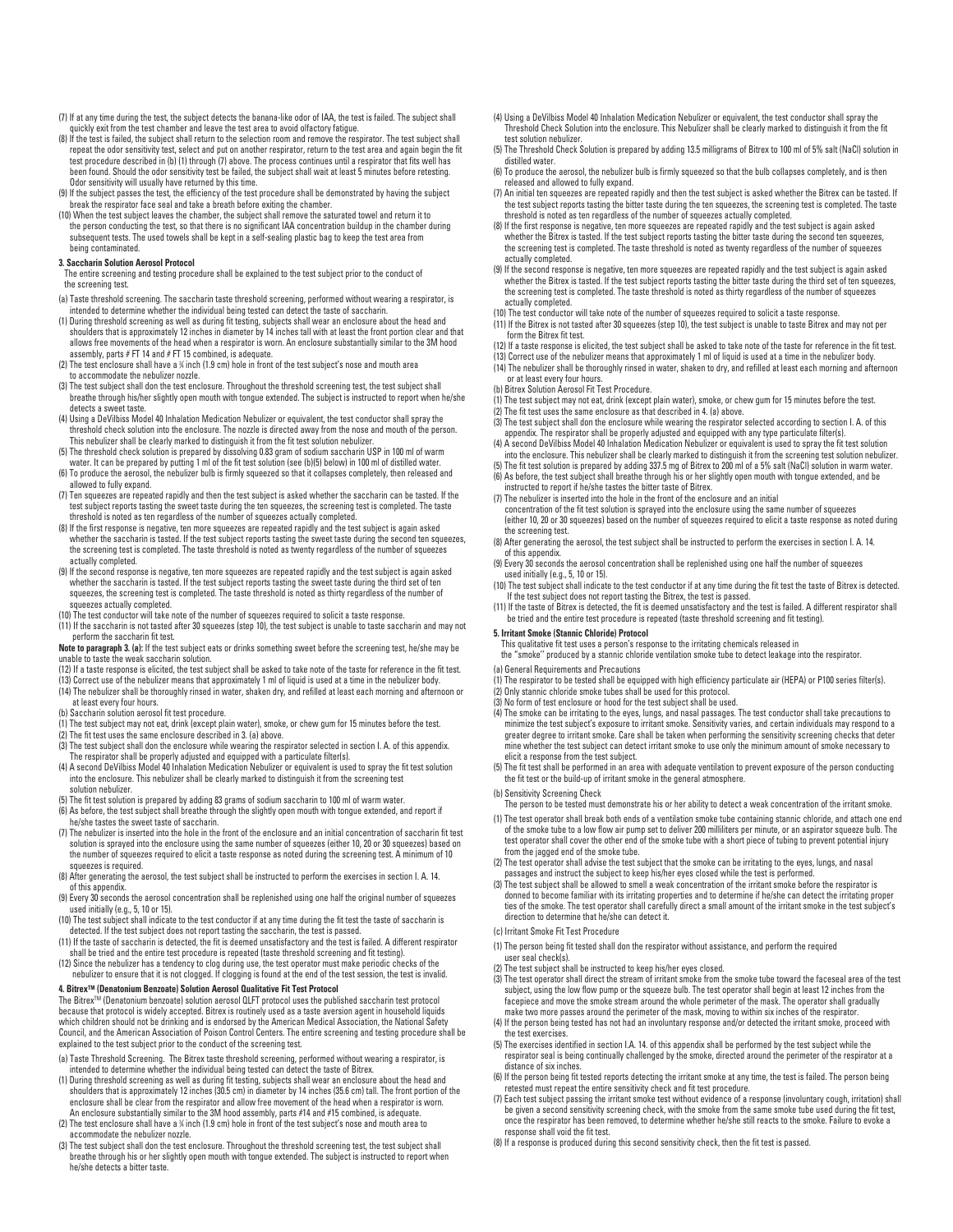#### *C. Quantitative Fit Test (QNFT) Protocols*

The following quantitative fit testing procedures have been demonstrated to be acceptable: Quantitative fit testing using a non-hazardous test aerosol (such as corn oil, polyethylene glycol 400 [PEG 400], di-2-ethyl hexyl sebacate [DEHS], or sodium chloride) generated in a test chamber, and employing instrumentation to quantify the fit of the respirator; Quantitative fit testing using ambient aerosol as the test agent and appropriate instrumentation (condensation nuclei counter) to quantify the respirator fit; Quantitative fit testing using controlled negative pressure and appropriate instrumentation to measure the volumetric leak rate of a facepiece to quantify the respirator fit. 1. General

- (a) The employer shall ensure that persons administering QNFT are able to calibrate equipment and perform tests properly, recognize invalid tests, calculate fit factors properly and ensure that test equipment is in proper working order.
- (b) The employer shall ensure that QNFT equipment is kept clean, and is maintained and calibrated according to the manufacturer's instructions so as to operate at the parameters for which it was designed.
- 2. Generated Aerosol Quantitative Fit Testing Protocol

(a) Apparatus.

- (1) Instrumentation. Aerosol generation, dilution, and measurement systems using particulates (corn oil, polyethylene glycol 400 [PEG 400], di-2-ethyl hexyl sebacate [DEHS] or sodium chloride) as test aerosols shall be used for quantitative fit testing.
- (2) Test chamber. The test chamber shall be large enough to permit all test subjects to perform freely all required exercises without disturbing the test agent concentration or the measurement apparatus. The test chamber shall be equipped and constructed so that the test agent is effectively isolated from the ambient air, yet uniform in concentration throughout the chamber.
- (3) When testing air-purifying respirators, the normal filter or cartridge element shall be replaced with a high efficiency particulate air (HEPA) or P100 series filter supplied by the same manufacturer.
- (4) The sampling instrument shall be selected so that a computer record or strip chart record may be made of the test showing the rise and fall of the test agent concentration with each inspiration and expiration at fit factors of at least 2,000. Integrators or computers that integrate the amount of test agent penetration leakage into the respirator for each exercise may be used provided a record of the readings is made.
- (5) The combination of substitute air-purifying elements, test agent and test agent concentration shall be such that the test subject is not exposed in excess of an established exposure limit for the test agent at any time during the testing process, based upon the length of the exposure and the exposure limit duration.
- (6) The sampling port on the test specimen respirator shall be placed and constructed so that no leakage occurs around the port (e.g., where the respirator is probed), a free air flow is allowed into the sampling line at all times, and there is no interference with the fit or performance of the respirator. The in-mask sampling device (probe) shall be designed and used so that the air sample is drawn from the breathing zone of the test subject, midway between the nose and mouth and with the probe extending into the facepiece cavity at least 1/4 inch. (7) The test setup shall permit the person administering the test to observe the test subject inside the chamber during
- the test.
- (8) The equipment generating the test atmosphere shall maintain the concentration of test agent constant to within a 10 percent variation for the duration of the test.
- (9) The time lag (interval between an event and the recording of the event on the strip chart or computer or integrator)<br>shall be kept to a minimum. There shall be a clear association between the occurrence of an event and being recorded.
- (10) The sampling line tubing for the test chamber atmosphere and for the respirator sampling port shall be of equal diameter and of the same material. The length of the two lines shall be equal.
- (11) The exhaust flow from the test chamber shall pass through an appropriate filter (i.e., high efficiency particulate or P100 series filter) before release.
- (12) When sodium chloride aerosol is used, the relative humidity inside the test chamber shall not exceed 50 percent.
- (13) The limitations of instrument detection shall be taken into account when determining the fit factor.
- (14) Test respirators shall be maintained in proper working order and be inspected regularly for deficiencies such as cracks or missing valves and gaskets.
- (b) Procedural Requirements.

(1) When performing the initial user seal check using a positive or negative pressure check, the sampling line shall be crimped closed in order to avoid air pressure leakage during either of these pressure checks.

- (2) The use of an abbreviated screening QLFT test is optional. Such a test may be utilized in order to quickly identify poor fitting respirators that passed the positive and/or negative pressure test and reduce the amount of QNFT time. The use of the CNC QNFT instrument in the count mode is another optional method to obtain a quick estimate of fit and eliminate poor fitting respirators before going on to perform a full QNFT.
- (3) A reasonably stable test agent concentration shall be measured in the test chamber prior to testing. For canopy or shower curtain types of test units, the determination of the test agent's stability may be established after the test subject has entered the test environment.
- (4) Immediately after the subject enters the test chamber, the test agent concentration inside the respirator shall be measured to ensure that the peak penetration does not exceed 5 percent for a half mask or 1 percent for a full facepiece respirator.
- (5) A stable test agent concentration shall be obtained prior to the actual start of testing.
- (6) Respirator restraining straps shall not be over-tightened for testing. The straps shall be adjusted by the wearer without assistance from other persons to give a reasonably comfortable fit typical of normal use. The respirator shall not be adjusted once the fit test exercises begin.
- (7) The test shall be terminated whenever any single peak penetration exceeds 5 percent for half masks and 1 percent for full facepiece respirators. The test subject shall be refitted and retested.

(8) Calculation of fit factors.

- (i) The fit factor shall be determined for the quantitative fit test by taking the ratio of the average chamber concentration to the concentration measured inside the respirator for each test exercise except the grimace exercise.
- (ii) The average test chamber concentration shall be calculated as the arithmetic average of the concentration measured before and after each test (i.e., 7 exercises) or the arithmetic average of the concentration measured before and after each exercise or the true average measured continuously during the respirator sample.
- (iii) The concentration of the challenge agent inside the respirator shall be determined by one of the following methods:
- (A) Average peak penetration method means the method of determining test agent penetration into the respirator utilizing a strip chart recorder, integrator, or computer. The agent penetration is determined by an average of the peak heights on the graph or by computer integration, for each exercise except the grimace exercise. Integrators or computers that calculate the actual test agent penetration into the respirator for each exercise will also be considered to meet the requirements of the average peak penetration method.
- (B) Maximum peak penetration method means the method of determining test agent penetration in the respirator as determined by strip chart recordings of the test. The highest peak penetration for a given exercise is taken to be representative of average penetration into the respirator for that exercise.
- C) Integration by calculation of the area under the individual peak for each exercise except the grimace exercise. This includes computerized integration. (D) The calculation of the overall fit factor using individual exercise fit factors involves first converting the exercise fit
- factors to penetration values, determining the average, and then converting that result back to a fit factor. This procedure is described in the following equation:

**Overall Fit Factor =**  $\frac{Number\ of\ exercises}{1/ff_1 + 1/ff_2 + 1/ff_3 + 1/ff_4 + 1/ff_5 + 1/ff_6 + 1/ff_7 + 1/ff_8 + 1/ff_9 + 1/ff_9 + 1/ff_9 + 1/ff_9 + 1/ff_0 + 1/ff_0 + 1/ff_0 + 1/ff_0 + 1/ff_0 + 1/ff_0 + 1/ff_0 + 1/ff_0 + 1/ff_0 + 1/ff_0 + 1/ff_0 + 1/ff_0 + 1/ff_0 + 1/ff_0 + 1/ff_0 +$ 

Where ff1, ff2, ff3, etc. are the fit factors for exercises 1, 2, 3, etc.

(9) The test subject shall not be permitted to wear a half mask or quarter facepiece respirator unless a minimum fit factor of 100 is obtained, or a full facepiece respirator unless a minimum fit factor of 500 is obtained.

(10) Filters used for quantitative fit testing shall be replaced whenever increased breathing resistance is encountered, or when the test agent has altered the integrity of the filter media.

- 3. Ambient aerosol condensation nuclei counter (CNC) quantitative fit testing protocol. The ambient aerosol condensation nuclei counter (CNC) quantitative fit testing (Portacount™ ) protocol quantitatively fit tests<br>respirators with the use of a probe. The probed respirator is only used for quantitative fit tests. A probed resp has a special sampling device, installed on the respirator, that allows the probe to sample the air from inside the mask. A probed respirator is required for each make, style, model, and size that the employer uses and can be<br>obtained from the respirator manufacturer or distributor. The CNC instrument manufacturer, TSI Inc., also provid probe attachments (TSI sampling adapters) that permit fit testing in an employee's own respirator. A minimum fit factor pass level of at least 100 is necessary for a half-mask respirator and a minimum fit factor pass level of at least<br>500 is required for a full facepiece negative pressure respirator. The entire screening and testing explained to the test subject prior to the conduct of the screening test. (a) Portacount Fit Test Requirements
- (1) Check the respirator to make sure the respirator is fitted with a high-efficiency filter and that the sampling probe and line are properly attached to the facepiece.
- (2) Instruct the person to be tested to don the respirator for five minutes before the fit test starts. This purges the ambient particles trapped inside the respirator and permits the wearer to make certain the respirator is comfortable. This individual shall already have been trained on how to wear the respirator properly.
- (3) Check the following conditions for the adequacy of the respirator fit: Chin properly placed; Adequate strap tension,<br>not overly tightened; Fit across nose bridge; Respirator of proper size to span distance from nose to Tendency of the respirator to slip; Self-observation in a mirror to evaluate fit and respirator position.
- A) Have the person wearing the respirator do a user seal check. If leakage is detected, determine the cause. If leak<br>age is from a poorly fitting facepiece, try another size of the same model respirator, or another model o (5) Follow the manufacturer's instructions for operating the Portacount and proceed with the test.
- 
- (6) The test subject shall be instructed to perform the exercises in section I. A. 14. of this appendix. (7) After the test exercises, the test subject shall be questioned by the test conductor regarding the comfort of the respirator upon completion of the protocol. If it has become unacceptable, another model of respirator shall be tried.
- (b) Portacount Test Instrument.
- (1) The Portacount will automatically stop and calculate the overall fit factor for the entire set of exercises. The overall fit factor is what counts. The Pass or Fail message will indicate whether or not the test was successful. If the test was a Pass, the fit test is over.
- (2) Since the pass or fail criterion of the Portacount is user programmable, the test operator shall ensure that the pass or fail criterion meet the requirements for minimum respirator performance in this Appendix.
- (3) A record of the test needs to be kept on file, assuming the fit test was successful. The record must contain the test subject's name; overall fit factor; make, model, style, and size of respirator used; and date tested.
- 4. Controlled negative pressure (CNP) quantitative fit testing protocol.

The CNP protocol provides an alternative to aerosol fit test methods. The CNP fit test method technology is based on exhausting air from a temporarily sealed respirator facepiece to generate and then maintain a constant negative pressure inside the facepiece. The rate of air exhaust is controlled so that a constant negative pressure is maintained in the respirator during the fit test. The level of pressure is selected to replicate the mean inspiratory pressure that causes leakage into the respirator under normal use conditions. With pressure held constant, air flow<br>out of the respirator is equal to air flow into the respirator. Therefore, measurement of the exhaust stre required to hold the pressure in the temporarily sealed respirator constant yields a direct measure of leakage air flow into the respirator. The CNP fit test method measures leak rates through the facepiece as a method for<br>determining the facepiece fit for negative pressure respirators. The CNP instrument manufacturer Dynatech Nevada also provides attachments (sampling manifolds) that replace the filter cartridges to permit fit testing in an employee's own respirator. To perform the test, the test subject closes his or her mouth and holds his/her breath, after which an air pump removes air from the respirator facepiece at a pre-selected constant pressure. The facepiece fit is expressed as the leak rate through the facepiece, expressed as milliliters per minute. The quality and validity of the CNP fit tests are determined by the degree to which the in-mask pressure tracks the test pressure during the system measurement time of approximately five seconds. Instantaneous feedback in the form of a real-time pressure trace of the in-mask pressure is provided and used to determine test validity and quality. A minimum fit factor pass level of 100 is necessary for a half-mask respirator and a minimum fit factor of at least 500 is required for a full facepiece respirator. The entire screening and testing procedure shall be explained to the test subject prior to the conduct of the screening test.

- (a) CNP Fit Test Requirements.
- (1) The instrument shall have a non-adjustable test pressure of 15.0 mm water pressure.
- (2) The CNP system defaults selected for test pressure shall be set at—1.5 mm of water (-0.58 inches of water) and the modeled inspiratory flow rate shall be 53.8 liters per minute for performing fit tests. (**Note:** CNP systems have built-in capability to conduct fit testing that is specific to unique work rate, mask, and gender situations that might apply in a specific workplace. Use of system default values, which were selected to represent respirator wear with medium cartridge resistance at a low-moderate work rate, will allow inter-test comparison of the respirator fit.)
- (3) The individual who conducts the CNP fit testing shall be thoroughly trained to perform the test. (4) The respirator filter or cartridge needs to be replaced with the CNP test manifold. The inhalation valve downstream
- from the manifold either needs to be temporarily removed or propped open.
- (5) The test subject shall be trained to hold his or her breath for at least 20 seconds.
- (6) The test subject shall don the test respirator without any assistance from the individual who conducts the CNP fit test.
- (7) The QNFT protocol shall be followed according to section I. C. 1. of this appendix with an exception for the CNP test exercises.
- (b) CNP Test Exercises.
- (1) Normal breathing. In a normal standing position, without talking, the subject shall breathe normally for 1 minute.<br>After the normal breathing exercise, the subject needs to hold head straight ahead and hold his or her 10 seconds during the test measurement.
- (2) Deep breathing. In a normal standing position, the subject shall breathe slowly and deeply for 1 minute, being careful not to hyperventilate. After the deep breathing exercise, the subject shall hold his or her head straight ahead and hold his or her breath for 10 seconds during test measurement.
- (3) Turning head side to side. Standing in place, the subject shall slowly turn his or her head from side to side between the extreme positions on each side for 1 minute. The head shall be held at each extreme momentarily so the subject can inhale at each side. After the turning head side to side exercise, the subject needs to hold head full left and hold his or her breath for 10 seconds during test measurement. Next, the subject needs to hold head full right
- and hold his or her breath for 10 seconds during test measurement. (4) Moving head up and down. Standing in place, the subject shall slowly move his or her head up and down for 1 minute. The subject shall be instructed to inhale in the up position (i.e., when looking toward the ceiling). After the moving head up and down exercise, the subject shall hold his or her head full up and hold his or her breath for 10<br>seconds during test measurement. Next, the subject shall hold his or her head full down and hold his or her for 10 seconds during test measurement.
- (5) Talking. The subject shall talk out loud slowly and loud enough so as to be heard clearly by the test conductor.<br>The subject can read from a prepared text such as the Rainbow Passage, count backward from 100, or recite memorized poem or song for 1 minute. After the talking exercise, the subject shall hold his or her head straight ahead and hold his or her breath for 10 seconds during the test measurement.